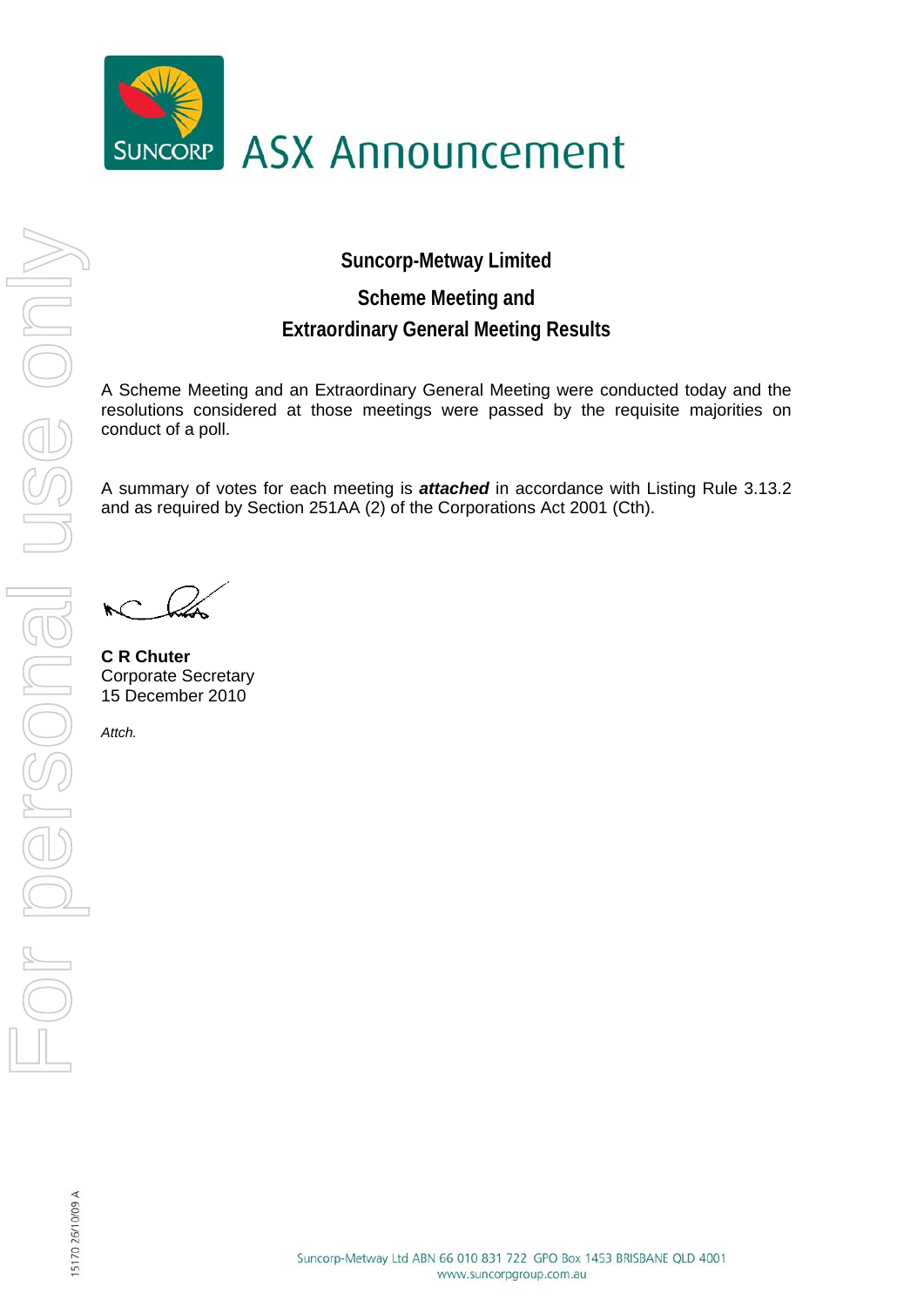



## SCHEME OF ARRANGEMENT MEETING Wednesday, 15 December, 2010

As required by section 251AA(2) of the Corporations Act 2001 (Commonwealth) the following statistics are provided in respect of each resolution on the agenda.

| <b>Resolution</b><br>APPROVAL OF SCHEME OF<br>ARRANGEMENT                                                                                                                                                                                                                                                                                           | Manner in which the securityholder directed the proxy vote<br>(as at proxy close): |                         |                               |                         | Direct vote<br>(as at proxy close): |                | Manner in which votes were cast in person or by<br>proxy on a poll (where applicable) |                |            |
|-----------------------------------------------------------------------------------------------------------------------------------------------------------------------------------------------------------------------------------------------------------------------------------------------------------------------------------------------------|------------------------------------------------------------------------------------|-------------------------|-------------------------------|-------------------------|-------------------------------------|----------------|---------------------------------------------------------------------------------------|----------------|------------|
|                                                                                                                                                                                                                                                                                                                                                     | Votes<br>For                                                                       | Votes<br><b>Against</b> | Votes<br><b>Discretionary</b> | Votes<br><b>Abstain</b> | For                                 | <b>Against</b> | For                                                                                   | <b>Against</b> | Abstain ** |
|                                                                                                                                                                                                                                                                                                                                                     | 716,537,994                                                                        | 1,001,138               | 11,271,870                    | 762,198                 | 17,005,484                          | 1,561,674      | 745,656,245                                                                           | 2,569,686      | 762,198    |
| UP                                                                                                                                                                                                                                                                                                                                                  |                                                                                    |                         |                               |                         |                                     |                |                                                                                       |                |            |
|                                                                                                                                                                                                                                                                                                                                                     |                                                                                    |                         |                               |                         |                                     |                |                                                                                       |                |            |
|                                                                                                                                                                                                                                                                                                                                                     |                                                                                    |                         |                               |                         |                                     |                |                                                                                       |                |            |
|                                                                                                                                                                                                                                                                                                                                                     |                                                                                    |                         |                               |                         |                                     |                |                                                                                       |                |            |
| ersona                                                                                                                                                                                                                                                                                                                                              |                                                                                    |                         |                               |                         |                                     |                |                                                                                       |                |            |
|                                                                                                                                                                                                                                                                                                                                                     |                                                                                    |                         |                               |                         |                                     |                |                                                                                       |                |            |
|                                                                                                                                                                                                                                                                                                                                                     |                                                                                    |                         |                               |                         |                                     |                |                                                                                       |                |            |
| $\begin{picture}(20,20) \put(0,0){\line(1,0){10}} \put(15,0){\line(1,0){10}} \put(15,0){\line(1,0){10}} \put(15,0){\line(1,0){10}} \put(15,0){\line(1,0){10}} \put(15,0){\line(1,0){10}} \put(15,0){\line(1,0){10}} \put(15,0){\line(1,0){10}} \put(15,0){\line(1,0){10}} \put(15,0){\line(1,0){10}} \put(15,0){\line(1,0){10}} \put(15,0){\line(1$ |                                                                                    |                         |                               |                         |                                     |                |                                                                                       |                |            |
| $\Box$                                                                                                                                                                                                                                                                                                                                              |                                                                                    |                         |                               |                         |                                     |                |                                                                                       |                |            |
|                                                                                                                                                                                                                                                                                                                                                     |                                                                                    |                         |                               |                         |                                     |                |                                                                                       |                |            |
| ** - Note that votes relating to a person who abstains on an item are not counted in determining whether or not the required majority of votes were cast for or against that item                                                                                                                                                                   |                                                                                    |                         |                               |                         |                                     |                |                                                                                       |                |            |